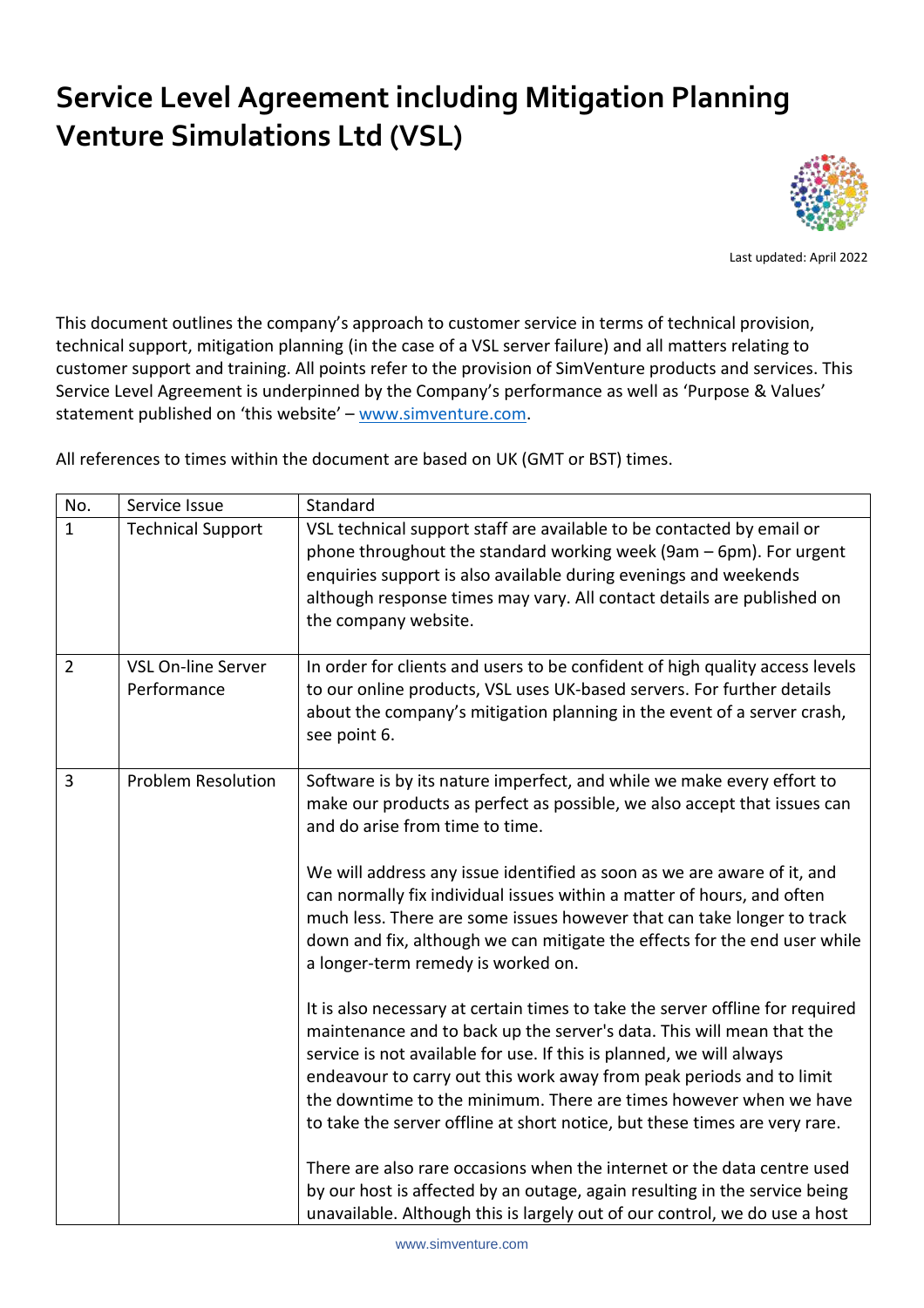|   |                                         | with multiple redundant connections to the internet which should limit<br>the potential for such outages to the bare minimum. Overall, we aim to<br>have a system uptime of over 99.9% when not performing planned<br>maintenance and 99% including the maintenance.                                                                                                                                                                           |
|---|-----------------------------------------|------------------------------------------------------------------------------------------------------------------------------------------------------------------------------------------------------------------------------------------------------------------------------------------------------------------------------------------------------------------------------------------------------------------------------------------------|
| 4 | <b>Customer Training</b><br>and Support | VSL provides on-site, off-site and on-line training at the request of the<br>client. Any paid-for training always follows the provision of a written<br>quote and subsequent agreement for training services. The time and<br>date of any training event is always agreed in advance between both<br>parties. The maximum number of people that one VSL trainer can train<br>on-site or off-site at any one time is typically no more than 15. |
|   |                                         | To avoid confusion and learning dilution we recommend that no more<br>than 4 people be trained on-line simultaneously. The maximum number<br>of people that one trainer can train on-line at any one time is 6.                                                                                                                                                                                                                                |
|   |                                         | For all UK training, should it be necessary to start on-site training at<br>client premises at or before 9am on any morning, VSL requires at the<br>client's expense the trainer to stay in suitable hotel accommodation the<br>previous evening (unless agreed otherwise with the client or the trainer<br>lives within 1 hour door-to-door journey time of the training venue).                                                              |
|   |                                         | For all training outside the UK, detailed travel and timing arrangements<br>will always be agreed in writing as part of the wider training proposal<br>and before any training starts.                                                                                                                                                                                                                                                         |
|   |                                         | Every client using software supplied by VSL is provided with a named<br>Learning Development Manager contact and regular on-line customer<br>feedback is sought in order to monitor VSL performance.                                                                                                                                                                                                                                           |
| 5 | Company Records &<br>Performance        | VSL is a registered private limited company based in Yorkshire. The<br>company has a strong and consistent trading history (since 2006) and up-<br>to-date accounts are available through Companies House.                                                                                                                                                                                                                                     |
|   |                                         | VSL has an extensive university and corporate client base throughout the<br>UK and around the world. Client references are always available on<br>request and written and video testimonials are available on the website.                                                                                                                                                                                                                     |
| 6 | Mitigation plan for a<br>server crash   | Providing an excellent on-line service is vital to Venture Simulations and<br>we choose our server provider with great care. To minimise the chances<br>of any server failure, the main server is hosted in a secure UK data<br>centre.                                                                                                                                                                                                        |
|   |                                         | The full database is backed up daily on Amazon Web Services (AWS) and<br>can be re-applied to a new system in the event of complete system<br>failure. We plan for the service to be available for customers to use<br>within a few hours (at most) in the unlikely event of the main server<br>malfunctioning.                                                                                                                                |
|   |                                         | We continuously look for ways to provide more up to date backup data<br>to allow us to get a backup server running more quickly.                                                                                                                                                                                                                                                                                                               |